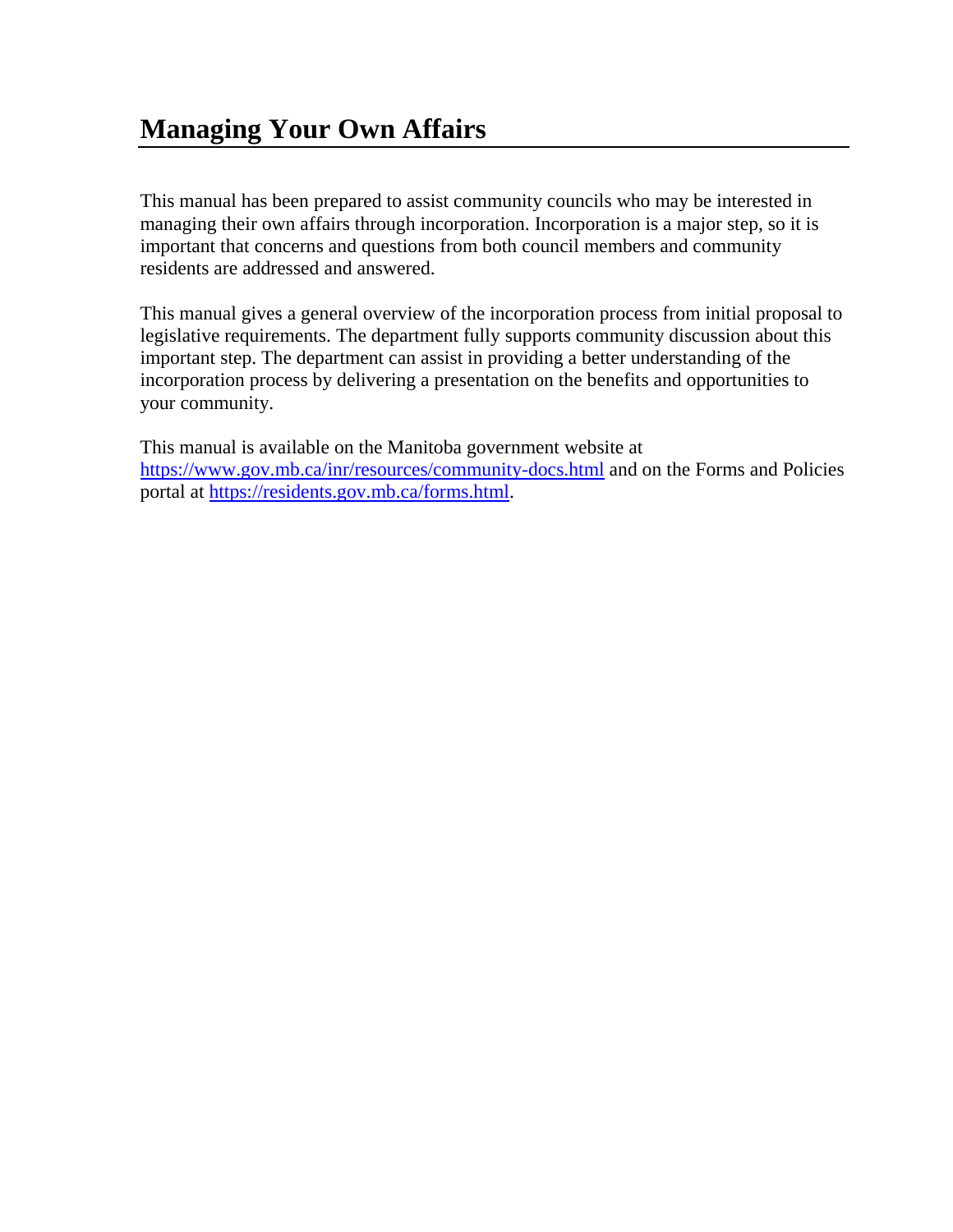# **Contents**

| Page |
|------|
|      |
|      |
|      |
|      |
|      |
|      |
|      |
|      |
|      |
|      |
|      |
|      |
|      |
|      |
|      |
|      |
|      |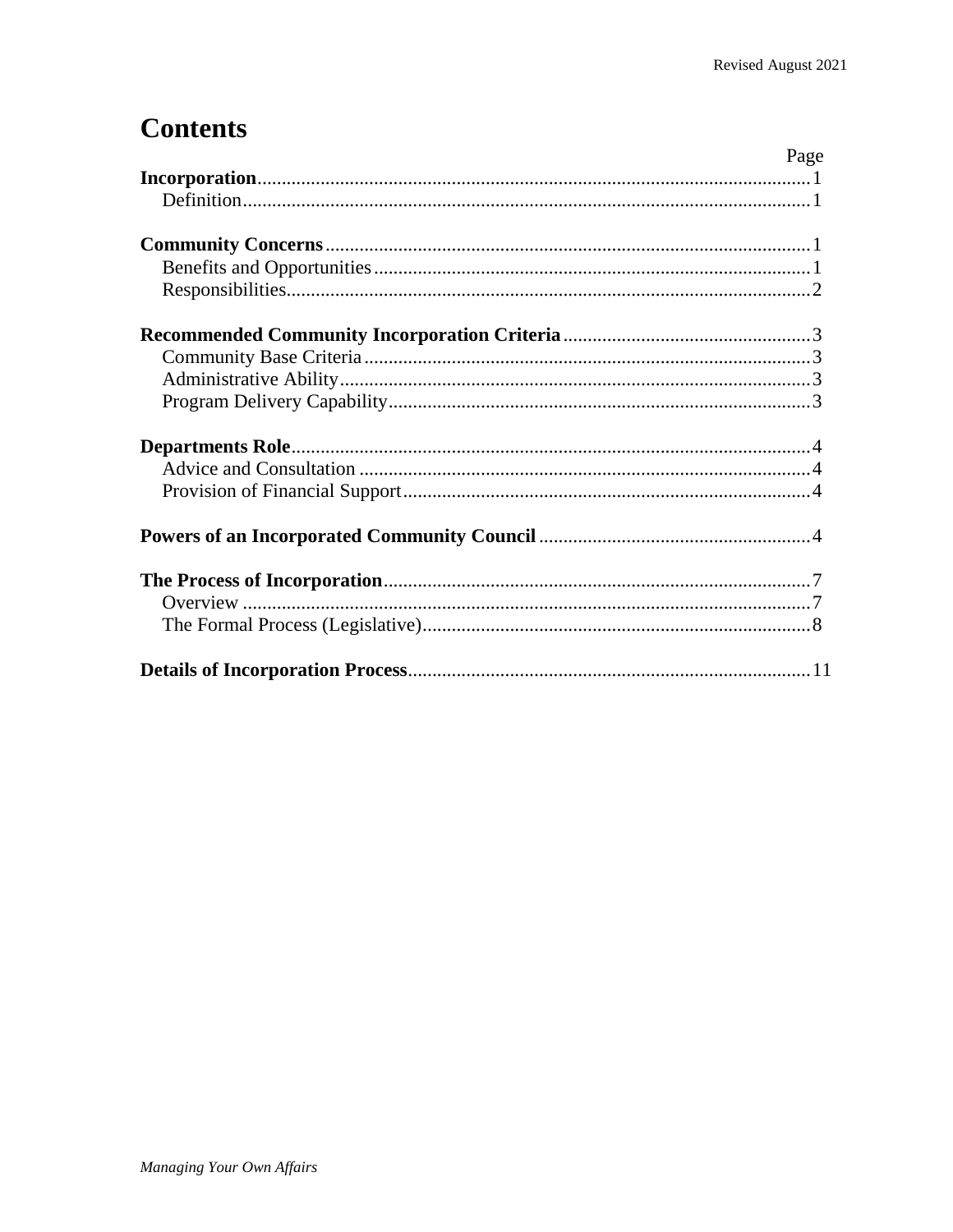| <b>Community Management Series</b> |              |  |  |
|------------------------------------|--------------|--|--|
| <b>Effective Date</b>              | April 2000   |  |  |
| <b>Revision Date</b>               | August 2021  |  |  |
| Page Number                        | Page 1 of 11 |  |  |

### **Incorporation**

### **Definition**

Incorporation is the transformation of a community council into a legal entity under The Northern Affairs Act (the act).

Incorporation is the final stage in the legal development of local government under the act. It involves the creation of a separate legal entity, similar to a municipality, by a minister's regulation, including the incorporation regulation.

### **Community Concerns**

### **Benefits and Opportunities**

- 1. An incorporated Northern Affairs community has the authority and the opportunity to sustain its future, ensuring it meets the needs of the present without compromising the ability of future generations to meet their needs.
- 2. An incorporated community operates independently within the powers and responsibilities authorized by the act and can tailor future development and services for its own needs.
- 3. An incorporated community can examine all aspects of community life in an integrated way, considering the whole community and using a holistic approach.
	- Economic the aim is to stimulate business, generate wealth and help everyone find productive work. Sustainable economic development includes small business, new ideas, co-operatives, credit unions, community enterprise, partnerships, encouraging entrepreneurs and doing the work that needs to be done locally. Economic growth is not sustainable when people's welfare is jeopardized or environmental limits are exceeded.
	- Social the aim is to ensure a quality of life for everyone living in the community. A healthy community, for example, is based on adequate housing, education, health care and recreation facilities. Equally important are the activities, services and relationships supporting spiritual, cultural and emotional needs, both individually and collectively.
	- Environmental the aim is to manage natural resources and protect the physical environment, so that future generations will not be denied the benefits and pleasures of a healthy, diverse ecosystem.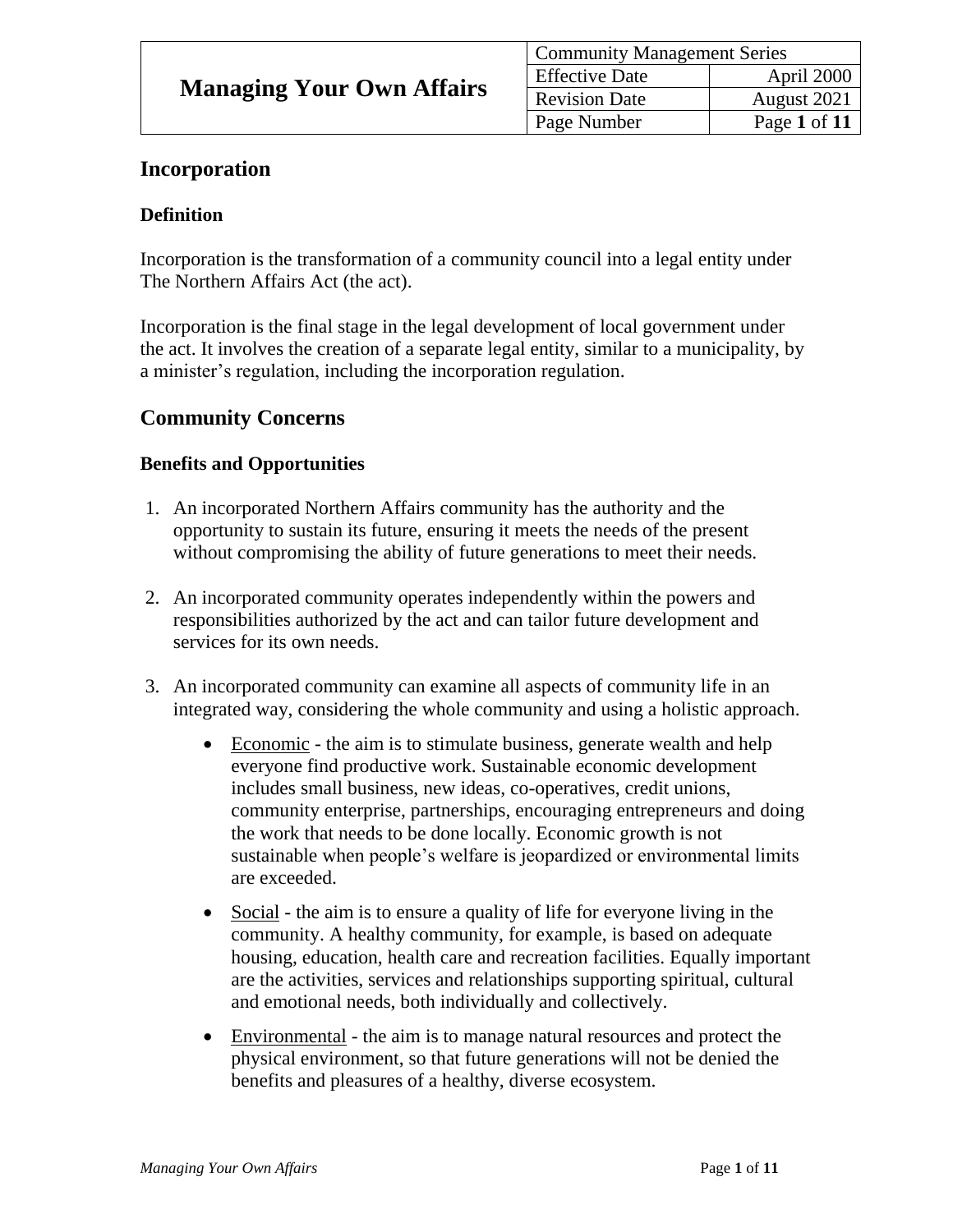- Organizational the aim is to find new ways of working together and making wise decisions. Organizational development is based on equal opportunity, strong leadership, democratic principles and increasing citizen involvement.
- 4. An incorporated community has access to funding arrangements, providing the basis for long-term sustainable operations, a maintenance budget and the following enhanced support:

| <b>Enhanced Support</b>            | <b>Amount</b>           | <b>Time Period</b> |
|------------------------------------|-------------------------|--------------------|
| Insurance costs                    | Based on initial quote  | Continuous         |
| Administrative supplement on       | \$10,000 or \$5,000 (if | Continuous         |
| incorporation                      | population is under     |                    |
|                                    | 75)                     |                    |
| Legal costs                        | \$5,000                 | Continuous         |
| AMM membership fees                | \$250                   | Continuous         |
| Economic development               | \$25,000                | For three years    |
| Infrastructure audit               | Based on initial quote  | Continuous         |
| Staff training                     | \$2,000 or \$3,000      | For three years    |
| Consultant fee                     | \$20,000                | For three years    |
| Survey requirements (to facilitate | <b>Actual</b> cost      | Once only          |
| infrastructure transfer)           |                         |                    |
| Infrastructure upgrades (to bring  | Actual cost             | Once only          |
| existing infrastructure up to      |                         |                    |
| industry standard)                 |                         |                    |

5. Council may obtain capital resources through the department. In addition, an incorporated community may apply directly to other departments for funding under those departments' municipal support programs.

### **Responsibilities**

- 1. The council of an incorporated community continues to be responsible to the community residents for the achievements of the community.
- 2. Each council shall remit all reports requested by the minister as outlined in the act, including but not limited to the following:
	- community management plan by January 31 as per subsection 142(1)
	- year-end financial statement by April 30 as per subsection 152(4)
- 3. A minimum of a qualified audit status is to be maintained. A copy of the financial audit report is to be sent to the minister by August 31.
- 4. The council establishes bylaws to do all or any of the following items, depending on the specific situation with each community being incorporated: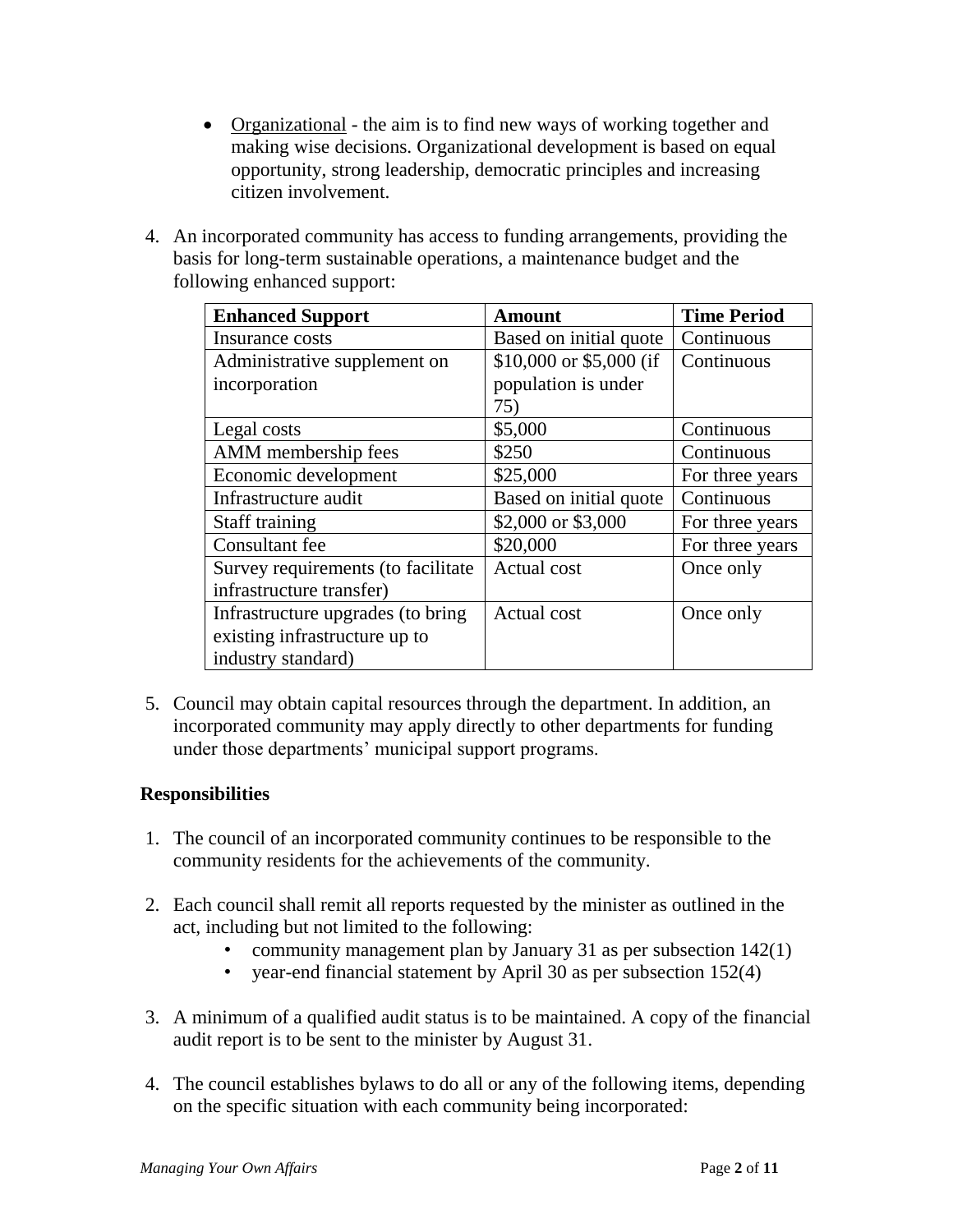- provide for organization of council and its committees
- regulate the administrative procedures of council
- regulate the financial procedures of council
- appoint the community administrative officer to their position
- set the rates for property tax levies
- establish a development plan
- validation of existing bylaws, where required

### **Recommended Community Incorporation Criteria**

### **Community Base Criteria**

Population of 75, plus or minus 10 per cent residents (residents as defined under section 82 of the act). Population figure used will be the latest official census.

### **Administrative Ability**

Competent administration of local affairs is a key component for incorporation. The requirements are:

- 1. Designation as a community for at least two years.
- 2. Demonstrated management and decision-making skills, shown by having at least two years of qualified financial audit status or better, indicating that proper accounting principles have been followed.
- 3. Previous infrastructure audit and financial audit deficiencies corrected within six months from date of notice.
- 4. Sufficiently trained administrative staff, or a plan in place to ensure staff are trained to appropriate qualifications.
- 5. Balanced operation and maintenance budgets. Communities that experienced deficits in the past three years must have recovered the deficit in a two-year period.
- 6. Be prepared to establish bylaws covering council organization, administrative procedures, financial procedures and validation of existing bylaws.
- 7. Have in place staff supervision and performance review procedures.

### **Program Delivery Capability**

1. Proven record of operating community services and programs, ex. fire and emergency, community safety officer and recreation, based on achieving community-set performance goals.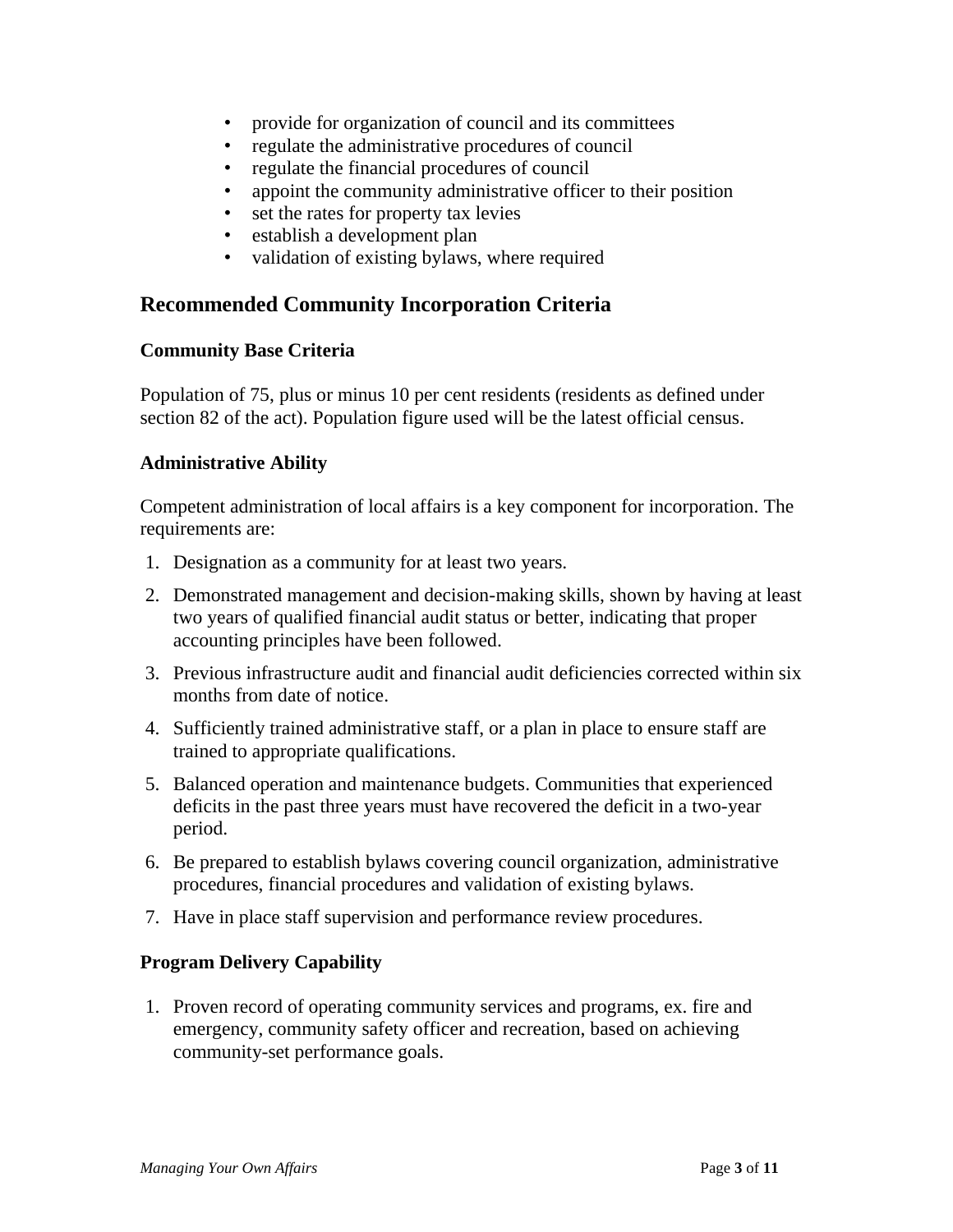- 2. Developed and maintained infrastructure and municipal services in the community:
	- public works/water and wastewater employees trained to operate and maintain the existing infrastructure according to regulations
	- planned, estimated, tendered and completed capital projects within five per cent of the estimated costs and within estimated time frames
- 3. Demonstrate the intent to continue the development process by:
	- establishing a development plan, if not already in place
	- establishing a fire protection program

### **Departments Role**

With the community council taking on more fully the role of a local authority in the community, the role of the department may be outlined as follows:

### **Advice and Consultation**

- 1. The council may consult with the department about administrative, financial management, accounting, organization and operational activities. This advice may be provided at no cost to the community.
- 2. The council may contract with the department for provision of specific services, such as tax administration, upon terms that both agree to, while the council develops its own resources to operate that service.
- 3. The department may provide technical advice, including standards, relating to any services, programs or projects undertaken by the council.
- 4. The department may provide advice in the development of council policies to ensure they do not contravene government legislation or policies.

### **Provision of Financial Support**

The department will provide funds in one lump sum in each fiscal year (April 1 to March 31), subject to an appropriation from the legislature, in amounts approved for operations and maintenance and replacement reserve funds.

### **Powers of an Incorporated Community Council**

An incorporated community council has powers granted to it under Part 3 Community Powers and Duties of the act. These include many of the powers granted to municipalities. Once a corporation has been created, it is a legal entity separate and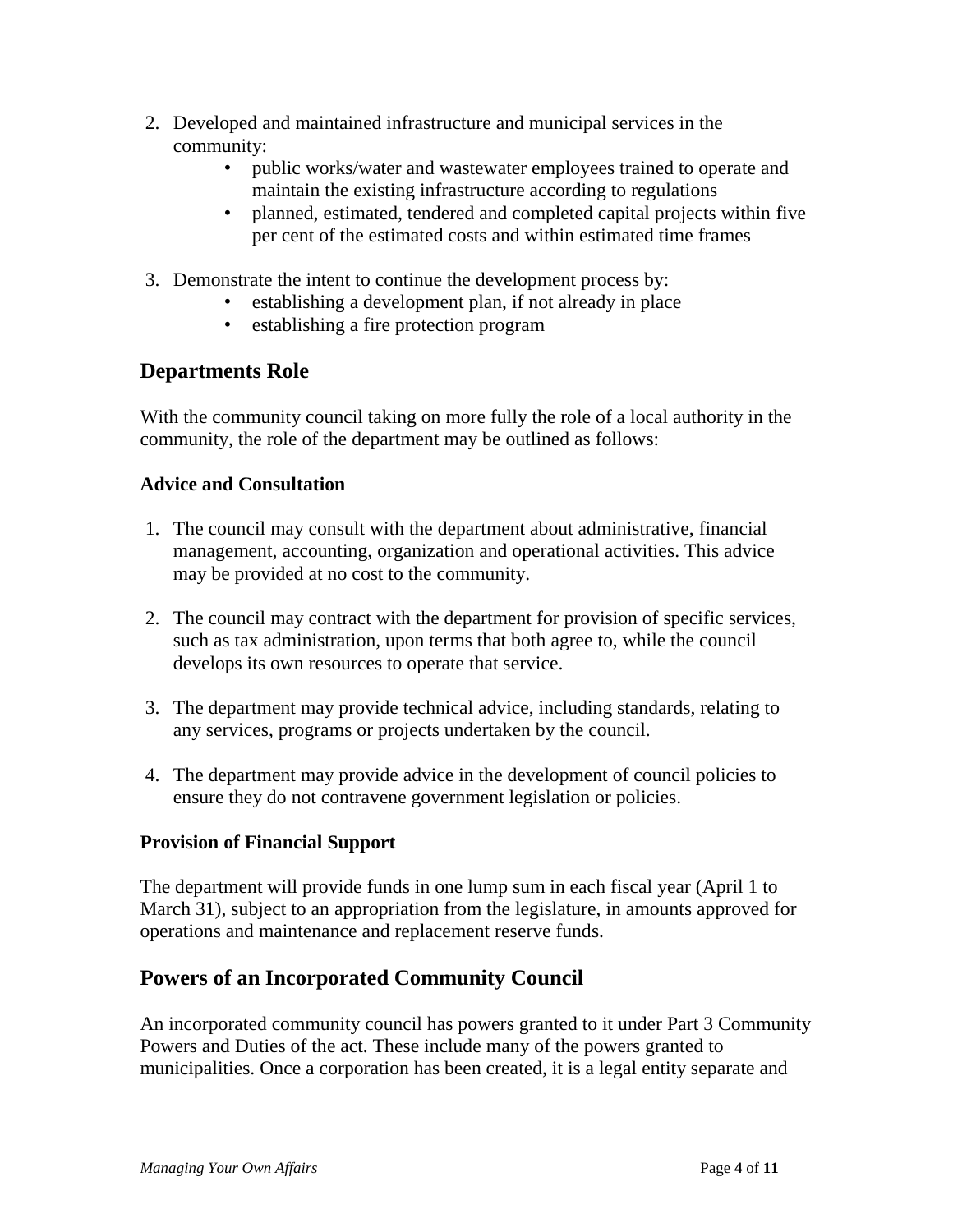distinct from the minister. Accordingly, an incorporated community council does not merely advise the minister, but is in a position to make its own decisions.

The powers of an incorporated community council include:

### **When community is a corporation**

1. A community that has been incorporated under the act is a corporation and, subject to the act, has the rights and is subject to the liabilities of a corporation and may exercise its powers for community purposes.

### **General powers**

- 2. Without limiting the generality of (1) above, an incorporated community may for its purposes do the following:
	- (a) acquire, hold, mortgage and dispose of land, improvements and personal property, or an interest in land, improvements and personal property
	- (b) construct, operate, repair, improve and maintain works and improvements
	- (c) acquire, establish, maintain and operate services, facilities and utilities
	- (d) use community equipment, materials and labour to carry out private works on private property

#### **Power to acquire property**

- 3. The power of a community referred to in clause  $47(2)(a)$  of the act to acquire land, improvements and personal property includes:
	- (a) acquisition by purchase, lease, gift or otherwise, on any terms or conditions acceptable to the council
	- (b) acquisition for any purpose, including resale
	- (c) acquisition of options on land
	- (d) acquisition of land and improvements outside the community

### **Exercising power to mortgage**

- 4. The power of a community referred to in clause 47(2)(a) of the act to mortgage land includes:
	- (a) subject to the approval of the minister, mortgaging land as security for part of the purchase price or for any other purpose
	- (b) accepting and registering a mortgage on land sold by it as security for the whole or part of the purchase price

#### **Powers respecting works, services, utilities**

- 5. A community exercising powers in the nature of those referred to in clauses  $47(2)(b)$ , (c) and (d) of the act may set terms and conditions in respect of users, including:
	- (a) setting the rates or amounts of deposits, fees and other charges, and charging and collecting them
	- (b) providing for a right of entry onto private property to determine compliance with other terms and conditions, to determine the amount of deposits, fees or other charges, or to disconnect a service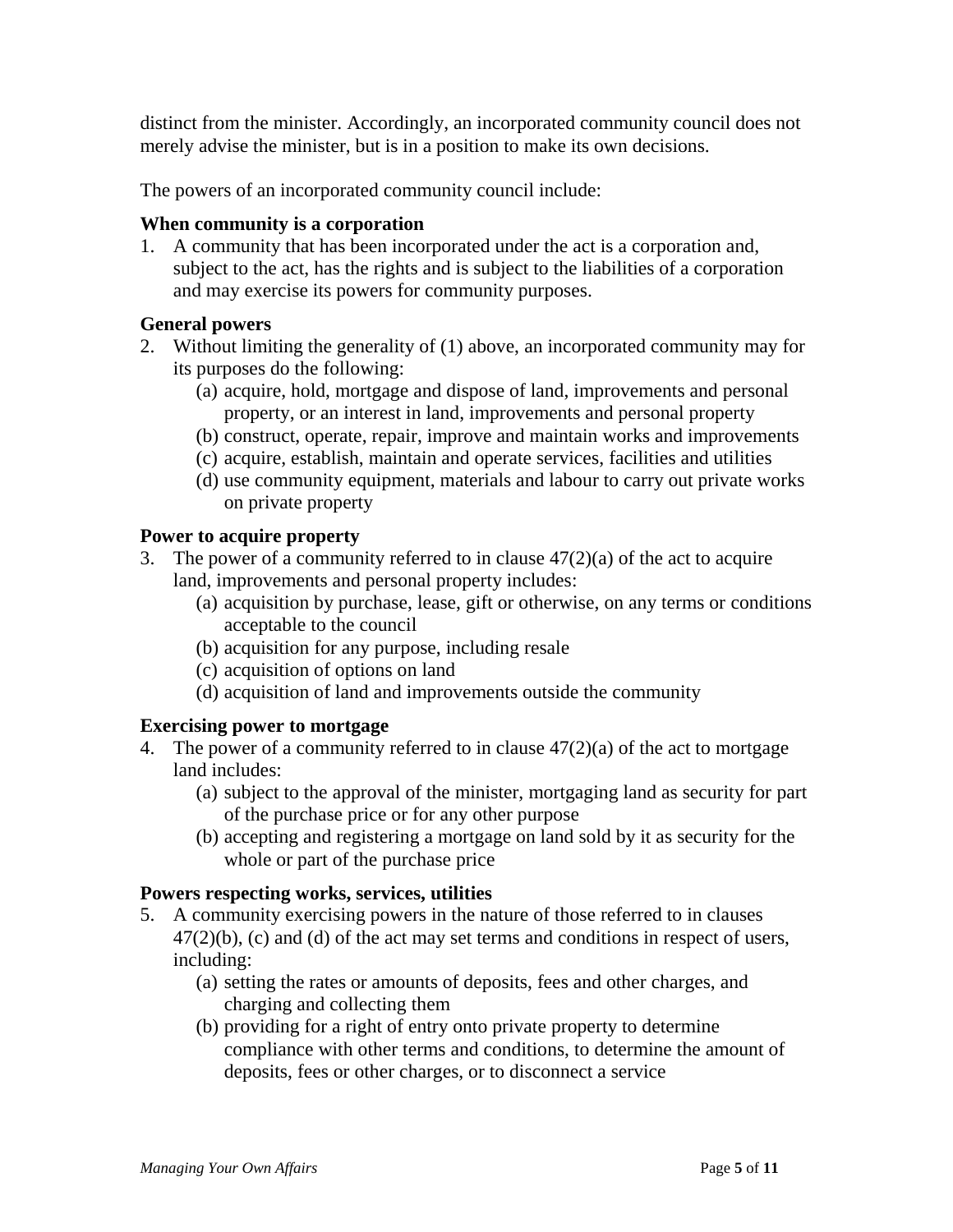(c) discontinuing or disconnecting a service and refusing to provide the service to users who fail to comply with the terms and conditions

### **General authority re: agreements**

- 6. An incorporated community may enter into agreements with the Government of Manitoba or the Government of Canada, or an agency of either of those governments, with a band as defined in the Indian Act (Canada), with a local authority or another community, or with any person:
	- (a) to obtain property or services required for the operations of the community
	- (b) to provide property or services in the community or outside the community
	- (c) to do any of those things jointly with the other parties to the agreements

#### **Expropriation for community purpose**

7. Subject to the approval of the minister, a community may, by expropriation in accordance with The Expropriation Act, acquire land and improvements that the council considers necessary or advisable for a community purpose.

#### **Authority to enter upon land**

8. A council may, for the purpose of determining whether to expropriate, authorize an employee or other person to enter upon land to conduct surveys, appraisals and tests, and a person so authorized may enter the land for that purpose.

#### **Acquire land in a municipality**

9. Where a community acquires land in a municipality, the land remains in all respects subject to the jurisdiction of the municipality in which the land is situated unless the community and the municipality otherwise agree.

A community may not assert any of the following in respect of its dealings with a person, unless the person has or ought to have knowledge to the contrary:

- (a) that the community did not follow its own procedures
- (b) that a person held out by the community as having the authority to carry out certain powers or duties was not authorized to carry them out
- (c) that a document that is issued by an employee who has the authority to issue it is not valid or genuine

#### **Encouraging economic development**

10. A council may encourage economic development in any manner it considers appropriate and, for that purpose, may enter into an agreement with a person, with an agency of the Government of Manitoba or the Government of Canada, or with another community, including a community in another province.

#### **Strategic plan**

11. A council may adopt a strategic plan for economic development in the community.

#### **Condition of grant**

12. A council may make a grant for the purpose of economic development in the community, but the grant must not be used directly or indirectly to reduce the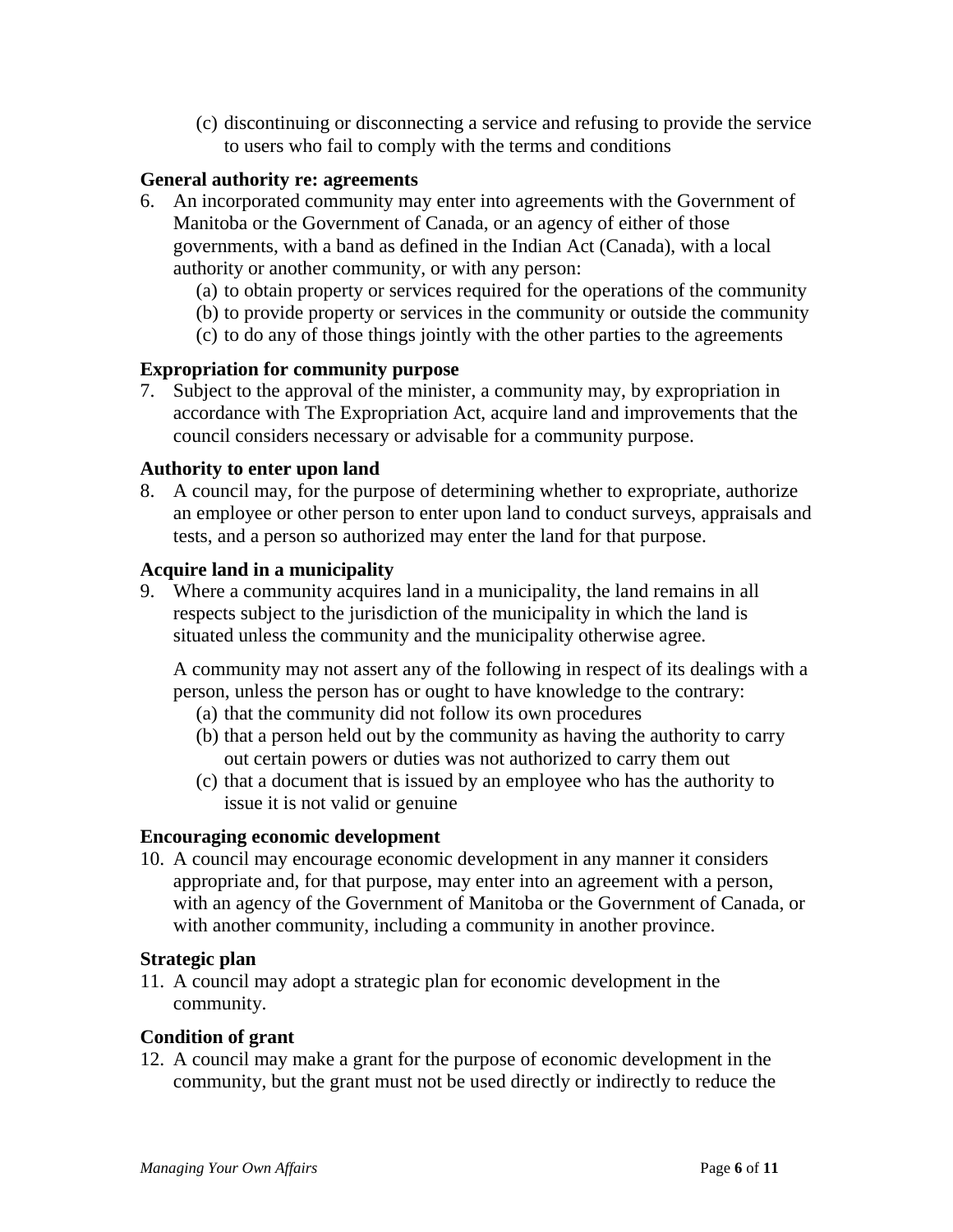amount of community or school taxes payable to the community or to reimburse a person for community or school taxes that are paid or payable to the community.

### **Tax sharing agreements**

13. A community may enter into an agreement with another community or a municipality to share taxes or grants in lieu of taxes paid or payable to them or any of them.

#### **Power to make grants**

- 14. A council may make a grant to or otherwise assist:
	- (a) a charitable or non-profit organization, association or corporation
	- (b) another community
	- (c) a municipality or local authority

if in its opinion the purpose for which the grant is made is in the interest or to advantage of the community or its residents.

A council may make a grant under this section even though only a part of the community or only some of the residents may benefit from the grant.

A council may make a grant under this section even though the recipient, or any of its facilities, programs or activities, is primarily or solely located or carried on outside the community, if the residents of the community, or some of them, will or could benefit from the grant.

A community may enter into an agreement with a community or regional development corporation for the making of a grant to the community or regional development corporation, but such an agreement must not provide for:

- (a) a grant to be made after the council's term of office expires or
- (b) any renewal or continuation of the agreement by reason of the failure of a party to give notice

### **The Process of Incorporation**

### **Overview**

To transform an existing community into an incorporated community, a streamlined process is provided. The process involves the following basic steps as summarized from the formal process contained in the act:

- 1. A council passes a resolution requesting a change in corporate status of the community from unincorporated to incorporated.
- 2. Any change in a community's corporate status must be initiated by a proposal either by council or by the minister.
- 3. The proposal can be developed, with the assistance of department staff, and submitted to the minister (through the regional office).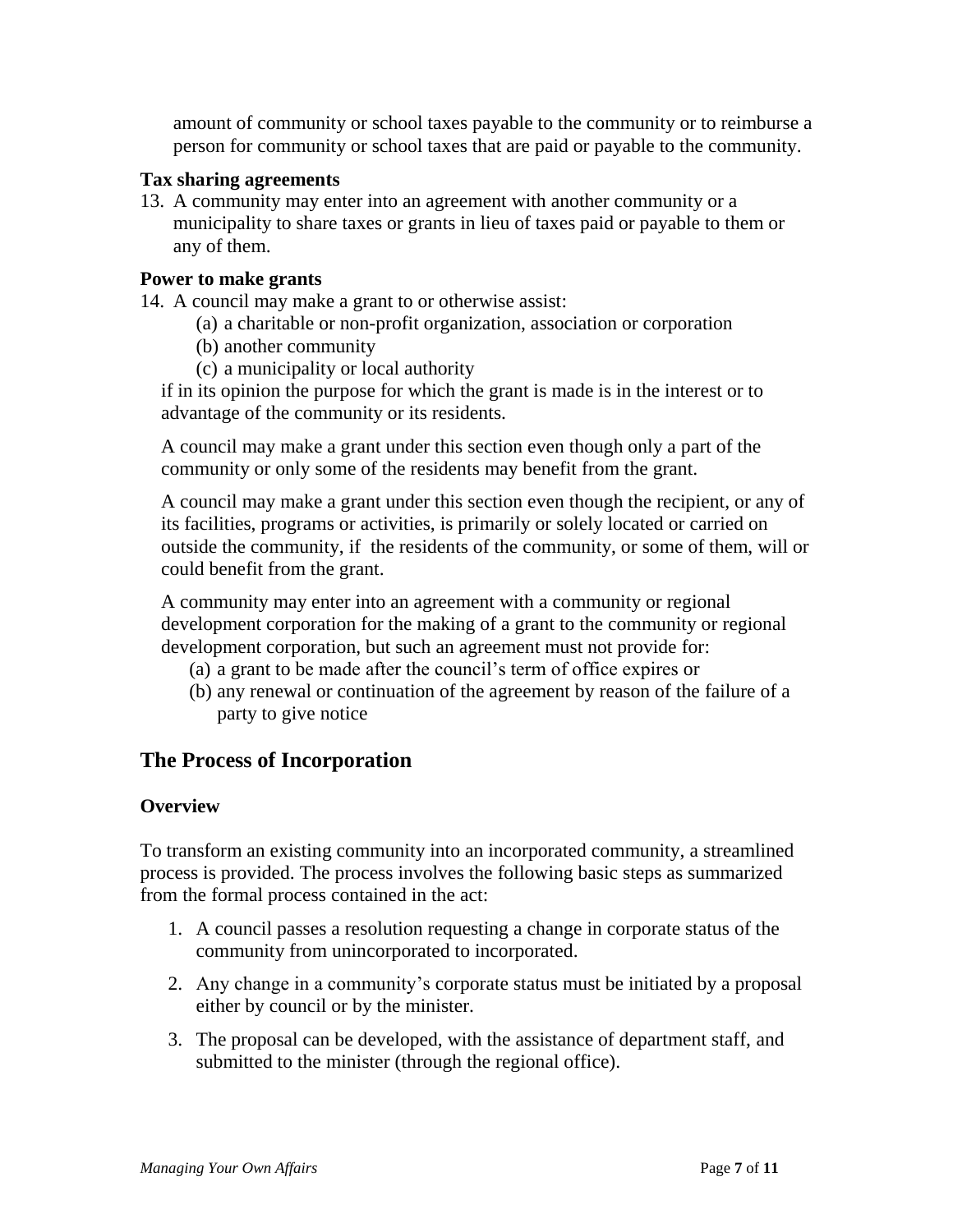- 4. The minister must refer the matter to the Northern Manitoba Community Consultation Board (the board).
- 5. The board must provide a copy of the proposal to the community.
- 6. The community must post notice of the proposal received.
- 7. The board must hold at least one public meeting concerning the proposal.
- 8. The board must provide a report to the minister which must contain:
	- *•* a summary of the public consultations that were held, including the dates and locations of the public meetings
	- *•* a summary of the submissions, questions and objections received
	- *•* the recommendations of the board respecting the proposal
- 9. The minister after reviewing the report may, by regulation, incorporate the community.

### **The Formal Process (Legislative)**

The provisions of the act under Part 2 Settlements and Communities are as follows:

### **Corporate status**

The minister may by regulation incorporate or unincorporate a community.

### **Change to be initiated by a proposal**

A change in designation or corporate status must be initiated by a proposal.

### **Initiating changes – community**

A proposal to change the designation, boundaries or corporate status of a community may be initiated:

- (a) by the minister, if he or she is satisfied that the proposal is in the best interest of the residents of the community or
- (b) by a resolution of the council of the community

### **Public consultations required**

Subject to subsection 12(2) of the act, before making a regulation under Part 2 of the act, the minister must:

- (a) refer the subject matter of the regulation to the board
- (b) receive the board's report and recommendations in respect of the matter
- (c) consider the principles, standards and criteria established under section 9 of the act

### **Board to conduct public consultations**

Only the minister can refer a proposal to the board, but the minister is not obligated to refer every proposal he or she receives to the board.

### **Board established**

The Northern Manitoba Community Consultation Board is hereby established.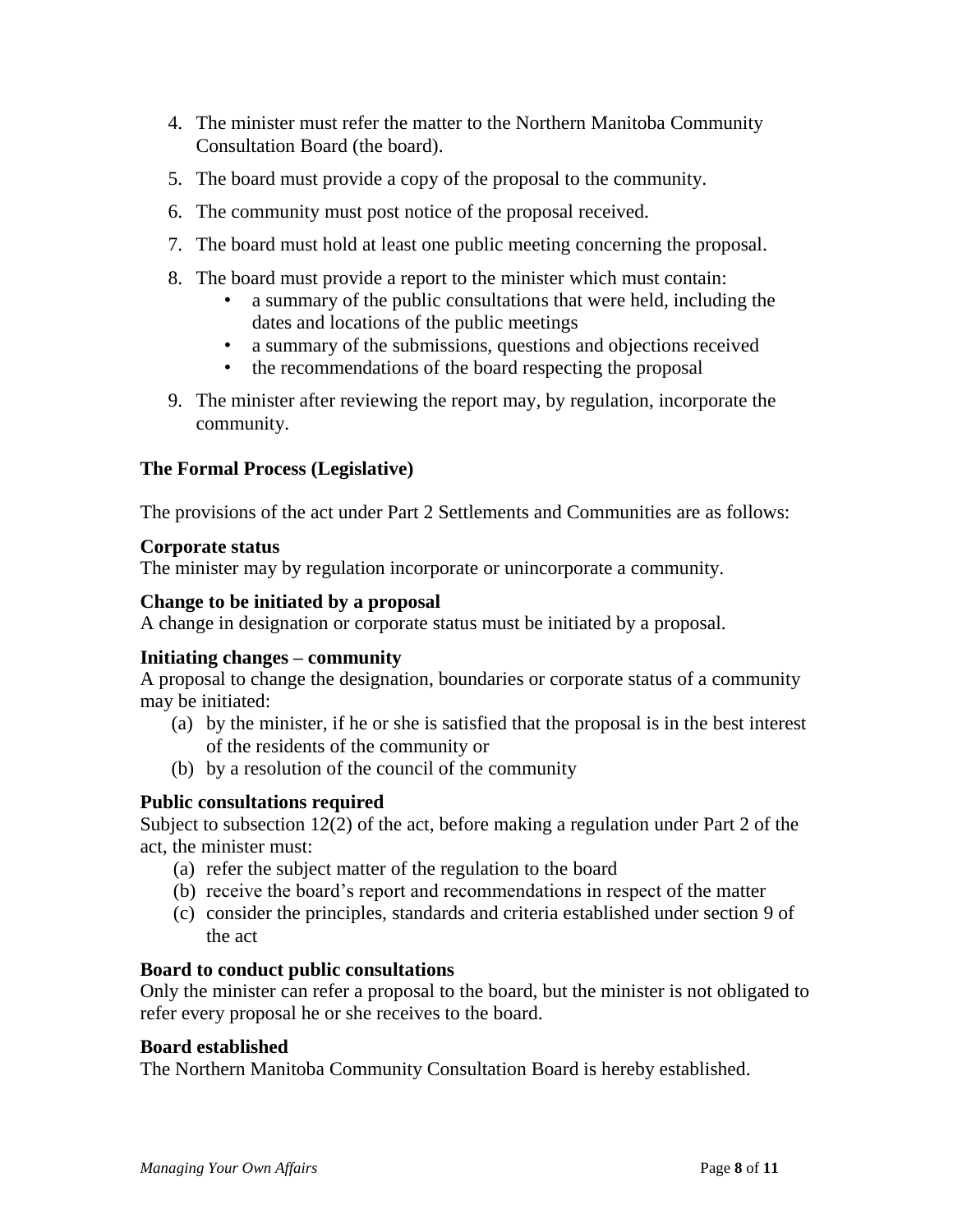### **Appointment of board members**

The board is to consist of three members appointed by the minister, one of whom must be the nominee of the Northern Association of Community Councils.

### **Staff**

The minister may provide the board with any staff that is required to carry out its functions under the act.

### **Board may add residents as members**

Despite subsection 16(1) of the act, to assist it in its consultations regarding a specific proposal, the board may, with the written approval of the minister, appoint one or two residents of the area, settlement or community affected by the proposal.

### **Powers of board appointees**

A resident appointed by the board has all the powers and duties of a member of the board for the proposal that affects his or her area, settlement or community.

### **Referral to include description of proposal**

When referring a proposal to the board, the minister must include a general description of the proposal and the reasons for it.

### **Copies of proposal to be provided**

The minister must give a copy of the proposal to the following:

- (a) if a community is affected by the proposal, the community's council
- (b) if a settlement is affected by the proposal, the settlement's contact person

### **Notice of proposal must be posted**

The council or contact person must post notice in the following places that a proposal has been received:

- (a) in the case of a community,
	- (i.) in the community office
	- (ii.) the place of the regular meetings of council, if other than the community office
	- (iii.) at least one other location in the community designated by council
- (b) in the case of a settlement, in at least one location in the settlement that is accessible to the public

### **Content of notice**

The notice must state that interested persons may obtain access to the proposal by contacting the following persons:

- (a) in the case of a community, the community administrative officer
- (b) in the case of a settlement, the contact person

### **Proposal must be made available on request**

The community administrative officer or contact person must, on the request, provide access to the proposal within a reasonable time.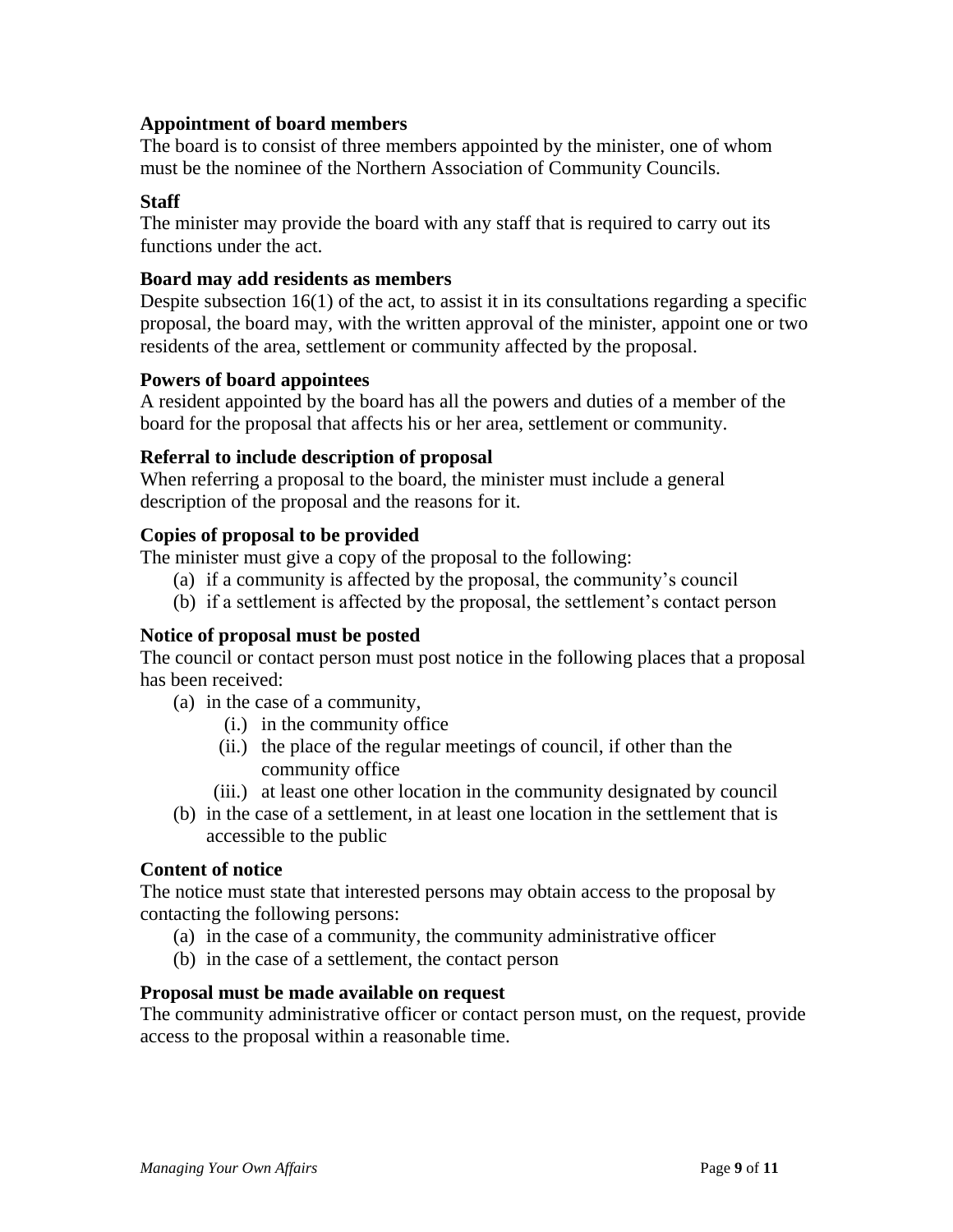### **Board to give notice and hold meeting**

Upon receiving a proposal from the minister, the board must hold at least one public meeting about it.

### **Notice of public meeting**

The board must give public notice of the meeting at least 30 days before it is held.

#### **Location of public meeting**

The board may hold the public meeting at any location that is suitable and, in its opinion, convenient for residents who may be affected by the proposal.

#### **Public meeting re: proposal**

The board must:

- (a) at the time and place set out in the notice that was posted, begin the meeting
- (b) hear any person who may be affected by the proposal and who wishes to make a submission, ask a question or register an objection on his or her own behalf or on behalf of others
- (c) keep a record of its proceedings
- (d) prepare a report

#### **Board to submit report to minister**

Unless otherwise specified by the minister, not earlier than 30 days or later than 120 days after all the public meetings in respect of a proposal are completed, the board must give its report to the minister.